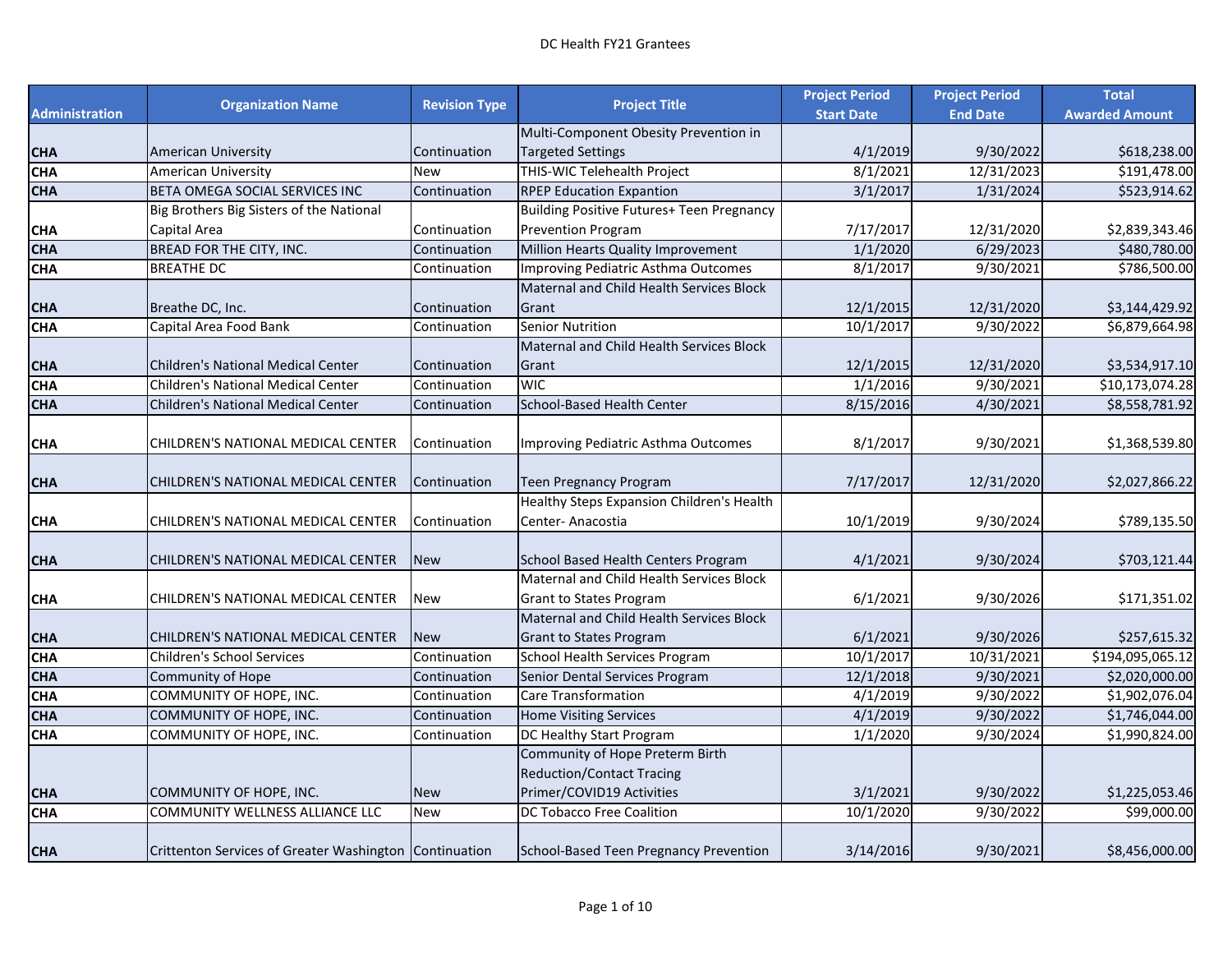|                       |                                           |                      |                                               | <b>Project Period</b> | <b>Project Period</b> | <b>Total</b>          |
|-----------------------|-------------------------------------------|----------------------|-----------------------------------------------|-----------------------|-----------------------|-----------------------|
| <b>Administration</b> | <b>Organization Name</b>                  | <b>Revision Type</b> | <b>Project Title</b>                          | <b>Start Date</b>     | <b>End Date</b>       | <b>Awarded Amount</b> |
|                       |                                           |                      | Creating a Breastfeeding-Friendly District    |                       |                       |                       |
| <b>CHA</b>            | DC BREASTFEEDING COALITION                | New                  | of Columia                                    | 6/1/2021              | 9/30/2026             | \$510,000.00          |
| <b>CHA</b>            | DC Central Kitchen                        | Continuation         | <b>Healthy Food Access Initiatives</b>        | 11/1/2016             | 9/30/2021             | \$3,970,000.00        |
| <b>CHA</b>            | DC Chamber of Commerce                    | Continuation         | DC Works Well                                 | 3/16/2020             | 6/30/2023             | \$389,997.60          |
| <b>CHA</b>            | DC Coalition Against Domestic Violence    | Continuation         | DC RPE Program                                | 10/1/2019             | 9/30/2022             | \$189,000.00          |
| <b>CHA</b>            | DC Greens                                 | Continuation         | <b>Produce Plus</b>                           | 1/18/2016             | 9/30/2021             | \$13,988,338.08       |
|                       | DIST OF COLUMBIA PRIMARY CARE             |                      | DC3C: Primary Care Health Systems             |                       |                       |                       |
| <b>CHA</b>            | <b>ASSOCIATION</b>                        | Continuation         | Intervention                                  | 9/26/2016             | 6/29/2022             | \$2,900,058.14        |
|                       | DIST OF COLUMBIA PRIMARY CARE             |                      |                                               |                       |                       |                       |
| <b>CHA</b>            | <b>ASSOCIATION</b>                        | Continuation         | Health System QI                              | 10/1/2016             | 6/29/2023             | \$1,701,456.00        |
|                       | District of Columbia Breastfeeding        |                      | Title V Maternal and Child Health Block       |                       |                       |                       |
| <b>CHA</b>            | Coalition                                 | Continuation         | Grant                                         | 12/1/2015             | 12/31/2020            | \$4,386,021.34        |
|                       | District of Columbia Forensic Nurse       |                      | <b>DCFNE Sexual Assault Nurse Examiner</b>    |                       |                       |                       |
| <b>CHA</b>            | Examiners                                 | New                  | (SANE) Capacity Building Project              | 10/1/2020             | 9/30/2022             | \$199,998.00          |
| <b>CHA</b>            | District of Columbia Hospital Association | Continuation         | Perinatal Quality Collaborative               | 7/1/2020              | 9/30/2024             | \$876,748.22          |
| <b>CHA</b>            | District of Columbia Hospital Association | <b>New</b>           | DC Healthier Hospital Initiative FY 21        | 10/1/2020             | 9/30/2022             | \$99,892.02           |
| <b>CHA</b>            | Elaine Ellis Center of Health             | Continuation         | Million Hearts Quality Improvement            | 1/1/2020              | 6/29/2023             | \$1,270,000.00        |
| <b>CHA</b>            | Every Child By Two                        | Continuation         | DC Immunization Coalition Funding             | 1/1/2018              | 6/30/2021             | \$654,156.24          |
| <b>CHA</b>            | Every Child By Two                        | <b>New</b>           | <b>Immunization Education &amp; Promotion</b> | 9/1/2021              | 6/30/2024             | \$135,352.00          |
|                       | FAMILY AND MEDICAL COUNSELING             |                      |                                               |                       |                       |                       |
| <b>CHA</b>            | SERVICE INC                               | Continuation         | Million Hearts Quality Improvement            | 1/1/2020              | 6/29/2023             | \$1,106,596.00        |
| <b>CHA</b>            | FOOD & FRIENDS, INC.                      | Continuation         | <b>Healthy Food Access Initiatives</b>        | 11/1/2016             | $\frac{9}{30}/2021$   | \$7,640,000.00        |
| <b>CHA</b>            | FRESHFARM Markets, Inc.                   | Continuation         | DC SNAP-Ed                                    | 10/1/2019             | 9/30/2024             | \$672,973.56          |
| <b>CHA</b>            | Friends of the National Arboretum         | Continuation         | <b>DC SNAP-Ed</b>                             | 10/1/2019             | 9/30/2024             | \$769,915.00          |
| <b>CHA</b>            | Georgetown University                     | Continuation         | <b>DC-MIECHV Evaluation</b>                   | 2/15/2015             | 9/30/2022             | \$5,817,775.84        |
| <b>CHA</b>            | <b>GEORGETOWN UNIVERSITY, THE</b>         | Continuation         | Perinatal Health Needs Assessment             | 3/1/2019              | 12/31/2020            | \$656,440.82          |
| <b>CHA</b>            | GEORGETOWN UNIVERSITY, THE                | Continuation         | <b>Home Visiting Services</b>                 | 4/1/2019              | 9/30/2022             | \$1,840,763.76        |
| <b>CHA</b>            | <b>GEORGETOWN UNIVERSITY, THE</b>         | Continuation         | Million Hearts Quality Improvement            | 1/1/2020              | 6/29/2023             | \$249,998.86          |
| <b>CHA</b>            | <b>GEORGETOWN UNIVERSITY, THE</b>         | New                  | DC Healthy Start Evaluation                   | 10/1/2020             | 9/30/2024             | \$200,002.00          |
|                       |                                           |                      | Healing Our Village Diabetes Prevention       |                       |                       |                       |
| <b>CHA</b>            | HEALING OUR VILLAGE OF DC, INC.           | Continuation         | Program                                       | 1/1/2020              | 6/29/2022             | \$120,000.00          |
| <b>CHA</b>            | Healthy Babies Project Inc.               | Continuation         | <b>Teen Pregnancy Program</b>                 | 7/17/2017             | 12/31/2020            | \$1,887,182.56        |
|                       |                                           |                      | Maternal and Child Health Services Block      |                       |                       |                       |
| <b>CHA</b>            | Healthy Babies Project Inc.               | <b>New</b>           | <b>Grant to States Program</b>                | 6/1/2021              | 9/30/2026             | \$199,938.66          |
|                       |                                           |                      | The Spec. Supp Nutrition Program for          |                       |                       |                       |
| <b>CHA</b>            | <b>Howard University</b>                  | Continuation         | Women, Infant and Children                    | 1/1/2016              | 9/30/2021             | \$7,477,762.00        |
| <b>CHA</b>            | HOWARD UNIVERSITY, THE                    | Continuation         | Pre-term Birth Reduction Pilot                | 5/1/2019              | 9/30/2022             | \$2,011,179.66        |
| <b>CHA</b>            | HOWARD UNIVERSITY, THE                    | <b>New</b>           | Howard University Centers of Excellence       | 12/1/2020             | 9/30/2027             | \$8,399,202.00        |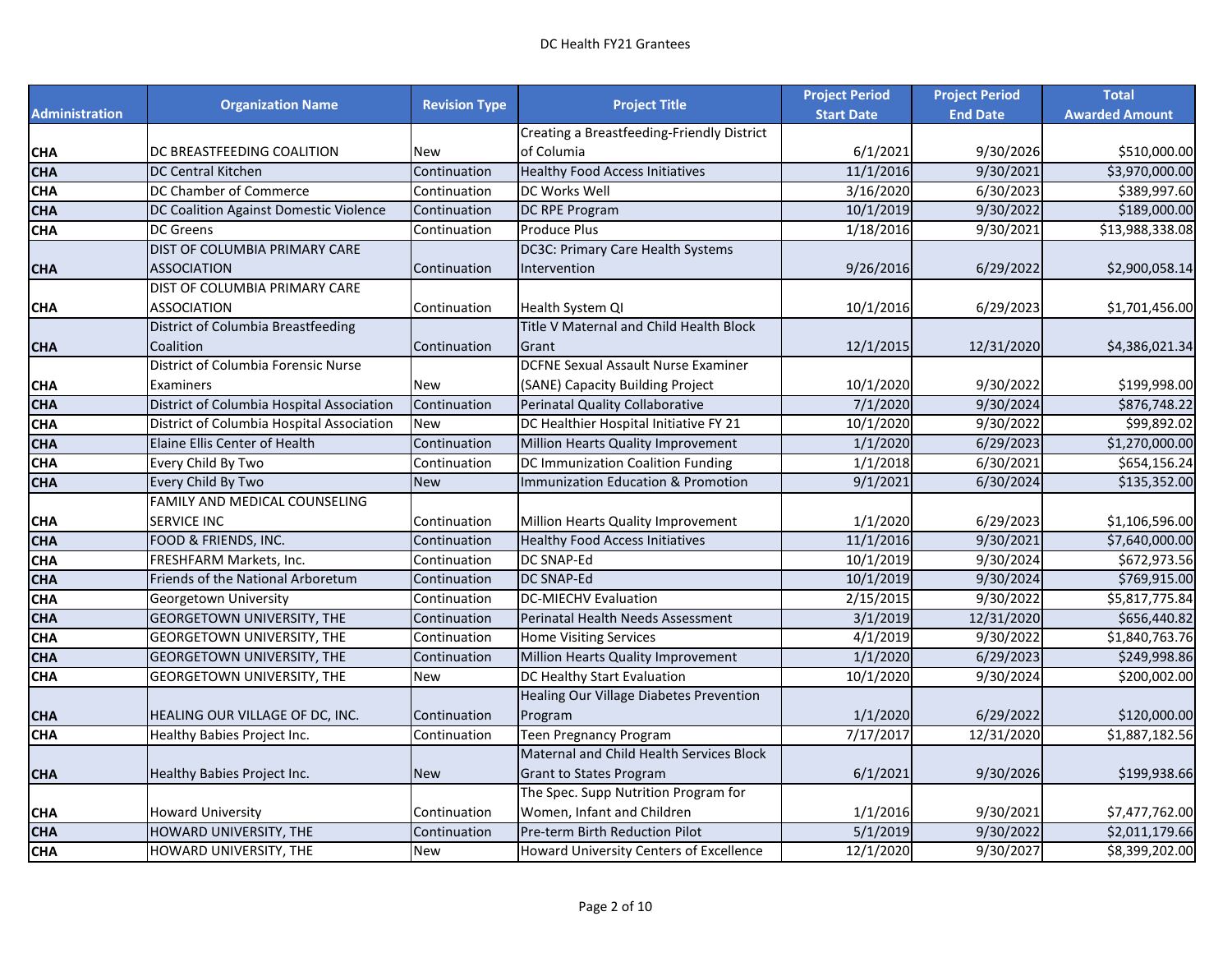|                       |                                      | <b>Revision Type</b> |                                                    | <b>Project Period</b> | <b>Project Period</b> | <b>Total</b>          |
|-----------------------|--------------------------------------|----------------------|----------------------------------------------------|-----------------------|-----------------------|-----------------------|
| <b>Administration</b> | <b>Organization Name</b>             |                      | <b>Project Title</b>                               | <b>Start Date</b>     | <b>End Date</b>       | <b>Awarded Amount</b> |
| <b>CHA</b>            | HOWARD UNIVERSITY, THE               | <b>New</b>           | <b>COVID-19 Activities</b>                         | 3/1/2021              | 6/30/2024             | \$472,575.54          |
| <b>CHA</b>            | HOWARD UNIVERSITY, THE               | <b>New</b>           | <b>Tobacco Cessation &amp; Lung Screening</b>      | 10/1/2020             | 9/30/2022             | \$299,786.00          |
|                       |                                      |                      | Maternal and Child Health Services Block           |                       |                       |                       |
| <b>CHA</b>            | La Clinica del Pueblo                | Continuation         | <b>Grant to States Program</b>                     | 12/1/2015             | 12/31/2020            | \$3,182,838.00        |
|                       |                                      |                      | Multi-Component Obesity Prevention in              |                       |                       |                       |
| СНА                   | La Clinica del Pueblo                | Continuation         | <b>Targeted Settings</b>                           | 4/1/2019              | 9/30/2022             | \$1,060,287.64        |
|                       |                                      |                      | Quality Improvement for Latinos living             |                       |                       |                       |
| <b>CHA</b>            | La Clinica del Pueblo                | Continuation         | with chronic disease                               | 1/1/2020              | 6/29/2023             | \$250,000.00          |
|                       |                                      |                      | Maternal and Child Health Services Block           |                       |                       |                       |
| СНА                   | La Clinica del Pueblo                | <b>New</b>           | <b>Grant to States Program</b>                     | 6/1/2021              | 9/30/2026             | \$183,332.00          |
| <b>CHA</b>            | Mamatoto Village Inc                 | Continuation         | <b>Home Visiting Services</b>                      | 10/1/2019             | 9/30/2024             | \$1,560,293.00        |
| <b>CHA</b>            | Martha's Table, Inc.                 | Continuation         | <b>Healthful Food Access Initiatives</b>           | 3/7/2016              | 9/30/2021             | \$15,445,813.30       |
|                       | MARY'S CENTER FOR MATERNAL AND       |                      |                                                    |                       |                       |                       |
| <b>CHA</b>            | CHILD CARE, INC.                     | Continuation         | DC Healthy Start Program                           | 1/1/2020              | 9/30/2024             | \$3,275,340.80        |
|                       | MARY'S CENTER FOR MATERNAL AND       |                      |                                                    |                       |                       |                       |
| CHA                   | CHILD CARE, INC.                     | Continuation         | Million Hearts Quality Improvement                 | 1/1/2020              | 6/29/2023             | \$249,989.74          |
|                       | MARY'S CENTER FOR MATERNAL AND       |                      |                                                    |                       |                       |                       |
| CHA                   | CHILD CARE, INC.                     | <b>New</b>           | <b>First Time Mothers</b>                          | 1/1/2021              | 9/30/2021             | \$300,000.00          |
|                       | MARY'S CENTER FOR MATERNAL AND       |                      |                                                    |                       |                       |                       |
| CHA                   | CHILD CARE, INC.                     | <b>New</b>           | School Based Health Centers Program                | 4/1/2021              | 9/30/2024             | \$332,218.00          |
|                       | MARY'S CENTER FOR MATERNAL AND       |                      | Maternal and Child Health Services Block           |                       |                       |                       |
| CHA                   | CHILD CARE, INC.                     | <b>New</b>           | <b>Grant to States Program</b>                     | 6/1/2021              | 9/30/2026             | \$76,570.00           |
|                       | MARY'S CENTER FOR MATERNAL AND       |                      |                                                    |                       |                       |                       |
| СНА                   | CHILD CARE, INC.                     | <b>New</b>           | Faith in Vaccine (FiV)                             | 6/1/2021              | 9/30/2022             | \$0.00                |
|                       | Mary's Center for Maternal and Child |                      |                                                    |                       |                       |                       |
| <b>CHA</b>            | Health                               | Continuation         | <b>WIC Local Agencies</b>                          | 1/1/2016              | 9/30/2021             | \$9,089,496.62        |
|                       | Mary's Center for Maternal and Child |                      |                                                    |                       |                       |                       |
| CHA                   | Health                               | Continuation         | DC MIECHV Parents As Teachers Program              | 10/1/2015             | 9/30/2021             | \$12,877,464.32       |
|                       |                                      |                      |                                                    |                       |                       |                       |
|                       |                                      |                      | Maternal, Infant, and Early Childhood              |                       |                       |                       |
|                       | Mary's Center for Maternal and Child |                      | Home Visiting (MIECHV) program utilizing           |                       |                       |                       |
| <b>CHA</b>            | Health                               | Continuation         | the Healthy Families America model                 | 10/1/2015             | 9/30/2021             | \$5,993,602.92        |
| <b>CHA</b>            | <b>MCH Ventures</b>                  | <b>New</b>           | DC Health + Mahmee                                 | 12/1/2020             | 9/30/2022             | \$1,298,170.00        |
|                       | <b>MEDSTAR GEORGETOWN MEDICAL</b>    |                      |                                                    |                       |                       |                       |
| <b>CHA</b>            | <b>CENTER</b>                        | Continuation         | <b>ECIN Early Childhood Place Based Initiative</b> | 10/1/2017             | 9/30/2021             | \$2,115,471.16        |
| <b>CHA</b>            | MedStar Health                       | Continuation         | School-based Health Center Operations              | 8/15/2016             | 3/31/2021             | \$6,027,473.42        |
|                       |                                      |                      | <b>Improving Colorectal Cancer Screening</b>       |                       |                       |                       |
| <b>CHA</b>            | MedStar Health Research Institute    | <b>New</b>           | Rates in the District                              | 5/1/2021              | 12/31/2023            | \$37,334.48           |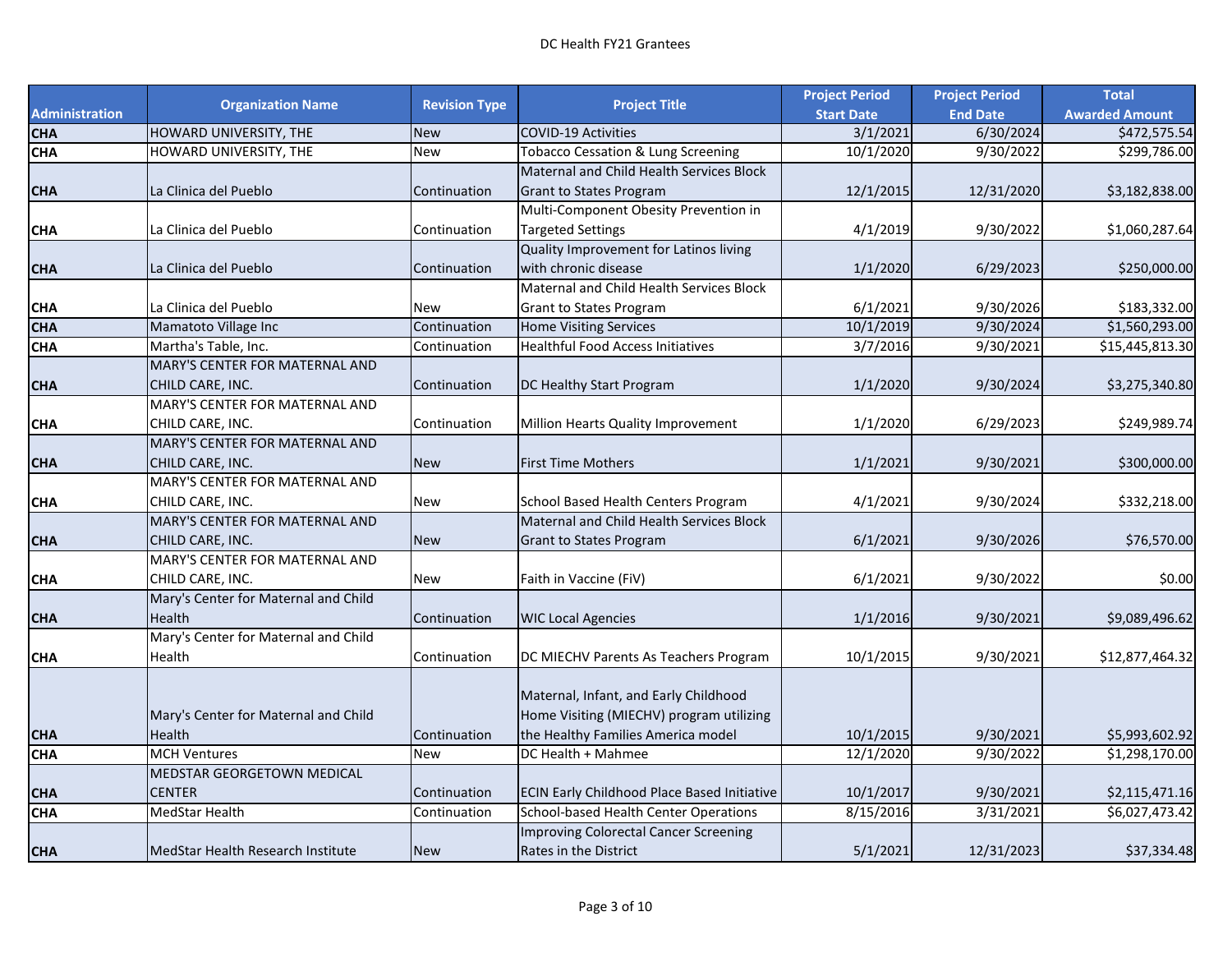|                       |                                    |                      |                                                 | <b>Project Period</b> | <b>Project Period</b> | <b>Total</b>          |
|-----------------------|------------------------------------|----------------------|-------------------------------------------------|-----------------------|-----------------------|-----------------------|
| <b>Administration</b> | <b>Organization Name</b>           | <b>Revision Type</b> | <b>Project Title</b>                            | <b>Start Date</b>     | <b>End Date</b>       | <b>Awarded Amount</b> |
| <b>CHA</b>            | MedStar Research Health Institute  | Continuation         | Pre-term Birth Reduction Pilot                  | 4/1/2019              | 9/30/2022             | \$2,137,498.00        |
|                       |                                    |                      |                                                 |                       |                       |                       |
| CHA                   | MedStar Research Health Institute  | Continuation         | ECIN Early Childhood Place Based Initiative     | 10/1/2019             | 9/30/2022             | \$2,157,025.28        |
| <b>CHA</b>            | MedStar Research Health Institute  | <b>New</b>           | Tobacco Cessation & Lung Screening              | 4/1/2021              | 9/30/2022             | \$299,764.22          |
| <b>CHA</b>            | MedStar Research Health Institute  | <b>New</b>           | School Based Health Centers Program             | 4/1/2021              | 9/30/2024             | \$790,866.00          |
|                       |                                    |                      | Positive Youth Development through WISE         |                       |                       |                       |
| CHA                   | <b>MEN CAN STOP RAPE</b>           | <b>New</b>           | and MOST Clubs                                  | 6/1/2021              | 9/30/2026             | \$300,000.00          |
|                       |                                    |                      | Multi-Component Obesity Prevention in           |                       |                       |                       |
| <b>CHA</b>            | <b>METRO HEALTH INC</b>            | Continuation         | <b>Targeted Settings</b>                        | 4/1/2019              | 9/30/2021             | \$1,302,707.16        |
|                       |                                    |                      |                                                 |                       |                       |                       |
| CHA                   | Projections Consulting Inc         | <b>New</b>           | <b>Comprehensive Cancer Control Coalition</b>   | 7/1/2021              | 5/31/2022             | \$80,000.00           |
|                       |                                    |                      | Alzheimer's Disease and Related                 |                       |                       |                       |
| <b>CHA</b>            | <b>Projections Consulting Inc</b>  | <b>New</b>           | <b>Dementias Advisory Coalition</b>             | 8/1/2021              | 1/31/2022             | \$90,000.00           |
| <b>CHA</b>            | Sasha Bruce Youthworks, Inc.       | Continuation         | Teen Outreach Program                           | 3/21/2016             | 12/31/2020            | \$3,246,863.38        |
| <b>CHA</b>            | Smart from the Start, Inc.         | Continuation         | Early Childhood Place Based Initiative          | 10/1/2017             | 9/30/2022             | \$2,829,680.00        |
|                       |                                    |                      | Flexcare Pharmacy Diabetes Prevention           |                       |                       |                       |
| CHA                   | Sorogi, Inc.                       | Continuation         | Program                                         | 1/1/2020              | 6/29/2022             | \$549,730.00          |
| <b>CHA</b>            | Strategic Management Services, LLC | Continuation         | Hearing Aid Assistance Program                  | 1/15/2020             | 9/30/2021             | \$890,000.00          |
| <b>CHA</b>            | The GW Medical Faculty Associates  | <b>New</b>           | <b>Vaccination Services</b>                     | 8/1/2021              | 12/31/2021            | \$1,800,000.00        |
| <b>CHA</b>            | The National Capitol Poison Center | Continuation         | <b>Poison Control &amp; Prevention Services</b> | 3/14/2016             | 9/30/2021             | \$4,588,600.00        |
| <b>CHA</b>            | The Young Women's Project          | Continuation         | Teen Pregnancy Program                          | 7/17/2017             | 12/31/2020            | \$1,207,388.94        |
| <b>CHA</b>            | Unity Health Care, Inc.            | Continuation         | <b>WIC</b>                                      | 9/1/2015              | 9/30/2021             | \$13,766,177.16       |
| <b>CHA</b>            | Unity Health Care, Inc.            | Continuation         | School-based Health Center Operations           | 8/15/2016             | 3/31/2021             | \$6,009,280.00        |
| <b>CHA</b>            | UNITY HEALTH CARE, INC.            | Continuation         | <b>Care Transformation</b>                      | 4/1/2019              | 9/30/2022             | \$3,062,939.56        |
|                       |                                    |                      | Community Dental Health Coordinator             |                       |                       |                       |
| CHA                   | UNITY HEALTH CARE, INC.            | Continuation         | Program                                         | 10/1/2019             | 9/30/2022             | \$340,000.00          |
| <b>CHA</b>            | UNITY HEALTH CARE, INC.            | Continuation         | Million Hearts Quality Improvement              | 1/1/2020              | 6/29/2023             | \$405,617.78          |
| <b>CHA</b>            | UNITY HEALTH CARE, INC.            | Continuation         | Unity Diabetes Prevention Program               | 1/1/2020              | 6/29/2022             | \$199,999.98          |
| <b>CHA</b>            | UNITY HEALTH CARE, INC.            | <b>New</b>           | <b>Healthy Steps</b>                            | 10/1/2020             | 9/30/2024             | \$1,054,781.38        |
|                       |                                    |                      | Unity Preterm Birth Reduction/Contact           |                       |                       |                       |
| <b>CHA</b>            | UNITY HEALTH CARE, INC.            | <b>New</b>           | Tracing Primer/COVID19 Activities               | 3/1/2021              | 9/30/2022             | \$1,370,753.38        |
| <b>CHA</b>            | UNITY HEALTH CARE, INC.            | <b>New</b>           | School Based Health Centers Program             | 4/1/2021              | 9/30/2024             | \$1,918,247.58        |
|                       |                                    |                      | Maternal and Child Health Services Block        |                       |                       |                       |
| CHA                   | UNITY HEALTH CARE, INC.            | <b>New</b>           | <b>Grant to States Program</b>                  | 6/1/2021              | 9/30/2026             | \$315,479.78          |
| <b>CHA</b>            | Urban Institute                    | Continuation         | Teen Pregnancy Program                          | 7/17/2017             | 12/31/2020            | \$1,229,611.88        |
|                       |                                    |                      | Maternal and Child Health Services Block        |                       |                       |                       |
| CHA                   | Wendt Center for Loss and Healing  | Continuation         | <b>Grant to States Program</b>                  | 2/1/2016              | 12/31/2020            | \$3,352,092.00        |
| <b>CHA</b>            | WHITMAN-WALKER CLINIC, INC.        | <b>New</b>           | <b>COVID-19 Activities</b>                      | 3/1/2021              | 6/30/2024             | \$500,000.00          |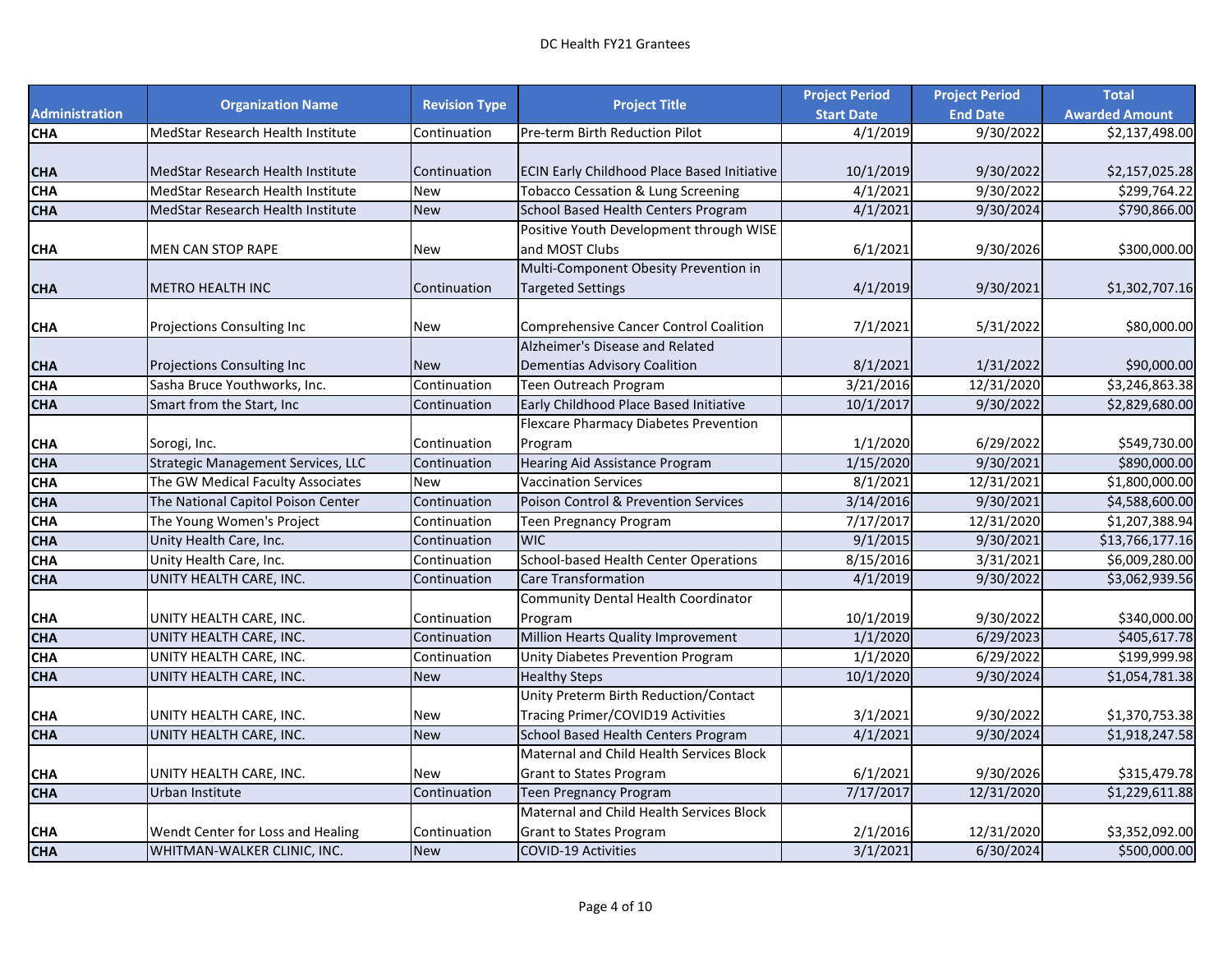|                       |                                            |                      |                                             | <b>Project Period</b> | <b>Project Period</b> | <b>Total</b>          |
|-----------------------|--------------------------------------------|----------------------|---------------------------------------------|-----------------------|-----------------------|-----------------------|
| <b>Administration</b> | <b>Organization Name</b>                   | <b>Revision Type</b> | <b>Project Title</b>                        | <b>Start Date</b>     | <b>End Date</b>       | <b>Awarded Amount</b> |
|                       | WILLIAM WENDT CENTER FOR LOSS &            |                      | Maternal and Child Health Services Block    |                       |                       |                       |
| СНА                   | <b>HEALING</b>                             | New                  | <b>Grant to States Program</b>              | 6/1/2021              | 9/30/2026             | \$204,784.00          |
|                       |                                            |                      | Multi-Component Obesity Prevention in       |                       |                       |                       |
| CHA                   | YMCA of Metropolitan Washington            | Continuation         | <b>Targeted Settings</b>                    | 4/1/2019              | 9/30/2022             | \$708,429.82          |
| <b>CHA</b>            | YMCA of Metropolitan Washington            | Continuation         | DC SNAP-Ed                                  | 10/1/2019             | 9/30/2024             | \$769,983.74          |
|                       |                                            |                      | <b>Engaging and Empowering Communities</b>  |                       |                       |                       |
|                       | A Little More Support, Inc. DBA Prestige   |                      | by Building Capacity to Implement Harm      |                       |                       |                       |
| <b>HAHSTA</b>         | <b>Community Resources</b>                 | Continuation         | <b>Reduction Programs</b>                   | 4/1/2020              | 8/31/2022             | \$160,000.00          |
|                       | Access to Wholistic and Productive Living, |                      |                                             |                       |                       |                       |
| HAHSTA                | Inc                                        | Continuation         | Regional Early Intervention Services        | 10/1/2019             | 2/28/2025             | \$1,200,000.00        |
|                       |                                            |                      | FY 2017 Ryan White HIV/AIDS Program         |                       |                       |                       |
| HAHSTA                | AIDS HEALTHCARE FOUNDATION INC             | Continuation         | Parts A and B                               | 10/1/2017             | 2/28/2022             | \$930,604.00          |
| <b>HAHSTA</b>         | AIDS HEALTHCARE FOUNDATION INC             | Continuation         | Ryan White Part A                           | 3/1/2019              | 2/28/2022             | \$2,253,658.00        |
| <b>HAHSTA</b>         | AIDS HEALTHCARE FOUNDATION INC             | Continuation         | Regional Early Intervention Services        | 8/15/2019             | 2/28/2025             | \$1,577,224.00        |
| HAHSTA                | ANDROMEDATRANSCULTURAL HEALTH              | Continuation         | <b>Opioid Treatment Expansion</b>           | 8/15/2019             | 9/30/2022             | \$595,834.00          |
|                       |                                            |                      | Special Initiatives: Needle Exchange and    |                       |                       |                       |
| <b>HAHSTA</b>         | BREAD FOR THE CITY, INC.                   | Continuation         | Transgender Health Initiative               | 10/1/2018             | 9/30/2022             | \$429,510.94          |
|                       |                                            |                      | Harm Reduction Services: Transgender        |                       |                       |                       |
| <b>HAHSTA</b>         | CASA RUBY, INC.                            | New                  | <b>Health Initiative</b>                    | 3/1/2021              | 9/30/2022             | \$194,400.00          |
|                       |                                            |                      | FY 2017 Ryan White HIV/AIDS Program         |                       |                       |                       |
| HAHSTA                | CHILDREN'S NATIONAL MEDICAL CENTER         | Continuation         | Parts A and B                               | 10/1/2017             | 2/28/2022             | \$5,931,988.31        |
|                       |                                            |                      | FY 2017 Ryan White HIV/AIDS Program         |                       |                       |                       |
| HAHSTA                | <b>Children's National Medical Center</b>  | Continuation         | Parts A and B                               | 10/1/2017             | 3/31/2022             | \$2,160,000.00        |
|                       |                                            |                      |                                             |                       |                       |                       |
| <b>HAHSTA</b>         | CHILDREN'S NATIONAL MEDICAL CENTER         | Continuation         | Ryan White (Part A) HIV/AIDS Program        | 3/1/2019              | 2/28/2022             | \$4,033,424.00        |
|                       |                                            |                      |                                             |                       |                       |                       |
| HAHSTA                | CHILDREN'S NATIONAL MEDICAL CENTER         | Continuation         | Regional Early Intervention Services        | 10/1/2019             | 2/28/2025             | \$2,120,000.00        |
|                       |                                            |                      | <b>Educational and Community Engagement</b> |                       |                       |                       |
| HAHSTA                | <b>Community Education Group</b>           | Continuation         | with Trans Men                              | 7/1/2020              | 12/31/2020            | \$99,992.00           |
|                       |                                            |                      | FY 2017 Ryan White HIV/AIDS Program         |                       |                       |                       |
| <b>HAHSTA</b>         | COMMUNITY FAMILY LIFE SERVICE INC          | Continuation         | Parts A and B                               | 3/1/2017              | 3/31/2022             | \$1,817,238.00        |
| <b>HAHSTA</b>         | COMMUNITY FAMILY LIFE SERVICE INC          | Continuation         | Regional Early Intervention Services        | 8/15/2019             | 2/28/2025             | \$1,909,998.00        |
| <b>HAHSTA</b>         | COMMUNITY FAMILY LIFE SERVICE INC          | Continuation         | <b>Housing and Support Services</b>         | 1/1/2020              | 9/30/2023             | \$2,319,274.00        |
| <b>HAHSTA</b>         | COMMUNITY SERVICE NETWORK INC              | Continuation         | <b>Housing and Support Services</b>         | 10/1/2019             | 9/30/2023             | \$380,000.00          |
|                       |                                            |                      | FY 2017 Ryan White HIV/AIDS Program         |                       |                       |                       |
| HAHSTA                | DAMIEN MINISTRIES INC                      | Continuation         | Parts A and B                               | 10/1/2017             | 3/31/2022             | \$1,080,000.00        |
|                       |                                            |                      | Medical Nutrition Therapy Services for DC   |                       |                       |                       |
| HAHSTA                | <b>DAMIEN MINISTRIES INC</b>               | Continuation         | <b>Food Bank Providers</b>                  | 10/1/2018             | 9/30/2022             | \$475,000.00          |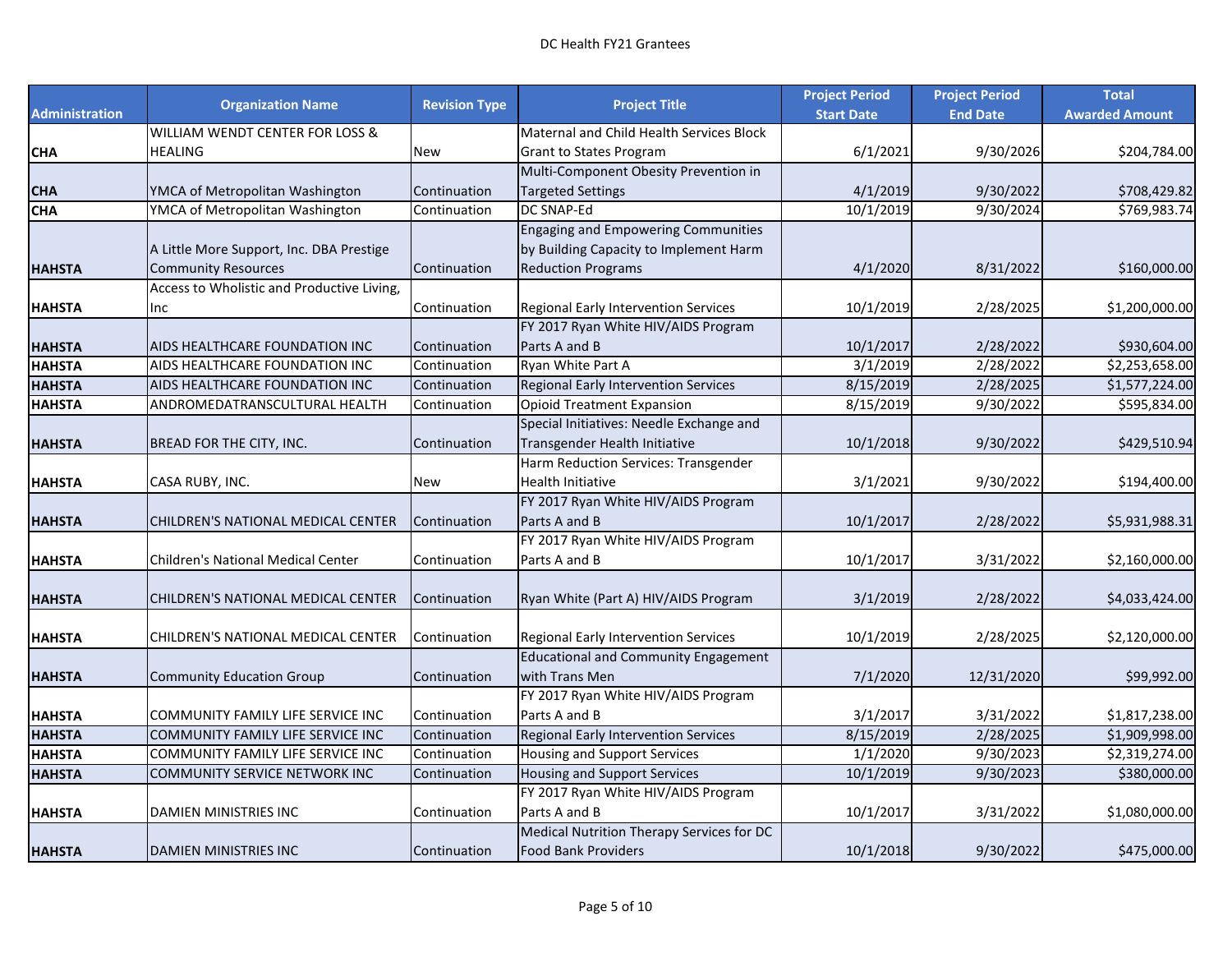|                       |                                      |                      |                                              | <b>Project Period</b> | <b>Project Period</b>  | <b>Total</b>          |
|-----------------------|--------------------------------------|----------------------|----------------------------------------------|-----------------------|------------------------|-----------------------|
| <b>Administration</b> | <b>Organization Name</b>             | <b>Revision Type</b> | <b>Project Title</b>                         | <b>Start Date</b>     | <b>End Date</b>        | <b>Awarded Amount</b> |
| <b>HAHSTA</b>         | DAMIEN MINISTRIES INC                | Continuation         | Regional Early Intervention Services         | 9/1/2019              | 2/28/2025              | \$1,610,000.00        |
| <b>HAHSTA</b>         | DAMIEN MINISTRIES INC                | Continuation         | COVID-19 Housing and Support Services        | 3/1/2020              | 9/30/2023              | \$150,000.00          |
|                       | FAMILY AND MEDICAL COUNSELING        |                      | FY 2017 Ryan White HIV/AIDS Program          |                       |                        |                       |
| <b>HAHSTA</b>         | SERVICE INC                          | Continuation         | Parts A and B                                | 10/1/2017             | 3/31/2022              | \$3,062,200.00        |
|                       | FAMILY AND MEDICAL COUNSELING        |                      | Special Initiatives: Needle Exchange and     |                       |                        |                       |
| <b>HAHSTA</b>         | <b>SERVICE INC</b>                   | Continuation         | Transgender Health Initiative                | 10/1/2018             | 9/30/2022              | \$3,401,416.00        |
|                       | FAMILY AND MEDICAL COUNSELING        |                      | Medical Nutrition Therapy Services for DC    |                       |                        |                       |
| <b>HAHSTA</b>         | SERVICE INC                          | Continuation         | <b>Food Bank Providers</b>                   | 2/1/2019              | 9/30/2022              | \$685,000.00          |
|                       | FAMILY AND MEDICAL COUNSELING        |                      |                                              |                       |                        |                       |
| <b>HAHSTA</b>         | <b>SERVICE INC</b>                   | Continuation         | <b>Opioid Treatment Expansion</b>            | 5/1/2019              | 9/30/2022              | \$953,334.00          |
|                       | FAMILY AND MEDICAL COUNSELING        |                      |                                              |                       |                        |                       |
| <b>HAHSTA</b>         | <b>SERVICE INC</b>                   | Continuation         | Regional Early Intervention Services         | 9/1/2019              | 2/28/2025              | \$2,362,426.00        |
|                       | FAMILY AND MEDICAL COUNSELING        |                      |                                              |                       |                        |                       |
| <b>HAHSTA</b>         | <b>SERVICE INC</b>                   | Continuation         | <b>COVID-19 Housing and Support Services</b> | 3/1/2020              | 9/30/2023              | \$200,000.00          |
|                       |                                      |                      | <b>Engaging and Empowering Communities</b>   |                       |                        |                       |
|                       | FAR SOUTHEAST FAMILY STRENGTHENING   |                      | by Building Capacity to Implement Harm       |                       |                        |                       |
| <b>HAHSTA</b>         | COLLABORATIVE                        | Continuation         | <b>Reduction Programs</b>                    | 4/1/2020              | 8/31/2022              | \$209,871.46          |
|                       |                                      |                      | FY 2017 Ryan White HIV/AIDS Program          |                       |                        |                       |
| <b>HAHSTA</b>         | FOOD & FRIENDS, INC.                 | Continuation         | Parts A and B                                | 10/1/2016             | 2/28/2022              | \$595,868.00          |
|                       | Fredericksburg Area HIV/Aids Support |                      |                                              |                       |                        |                       |
| <b>HAHSTA</b>         | <b>Services</b>                      | Continuation         | Regional Early Intervention Services         | 8/15/2019             | 2/28/2025              | \$1,218,306.00        |
| <b>HAHSTA</b>         | Greater Baden Medical Services, Inc. | Continuation         | Ryan White (Part A) HIV/AIDS Program         | 3/1/2019              | 2/28/2022              | \$3,728,000.00        |
|                       |                                      |                      |                                              |                       |                        |                       |
| <b>HAHSTA</b>         | <b>HEALTH HIV</b>                    | Continuation         | Opioid Use and Misuse Learning Institute     | 6/1/2019              | 9/30/2022              | \$2,917,106.00        |
|                       |                                      |                      | <b>Engaging and Empowering Communities</b>   |                       |                        |                       |
|                       |                                      |                      | by Building Capacity to Implement Harm       |                       |                        |                       |
| <b>HAHSTA</b>         | <b>HEALTH HIV</b>                    | Continuation         | <b>Reduction Programs</b>                    | 7/1/2020              | 8/31/2022              | \$2,100,000.00        |
| <b>HAHSTA</b>         | <b>HEALTH HIV</b>                    | <b>New</b>           | Effi Barry Training Institute                | 10/1/2020             | $\overline{9/30/2023}$ | \$2,229,480.00        |
| <b>HAHSTA</b>         | Heart To Hand Inc.                   | Continuation         | Ryan White (Part A) HIV/AIDS Program         | 3/1/2019              | 2/28/2022              | \$5,150,000.00        |
| <b>HAHSTA</b>         | Heart To Hand Inc.                   | Continuation         | <b>Regional Early Intervention Services</b>  | 9/1/2019              | 2/28/2025              | \$2,100,000.00        |
| <b>HAHSTA</b>         | Heart To Hand Inc.                   | Continuation         | <b>COVID-19 Housing and Support Services</b> | 3/1/2020              | 9/30/2023              | \$160,000.00          |
|                       | HELPING INDIVIDUAL PROSTITUTES       |                      | FY 2017 Ryan White HIV/AIDS Program          |                       |                        |                       |
| <b>HAHSTA</b>         | <b>SURVIVE</b>                       | Continuation         | Parts A and B                                | 10/1/2017             | 3/31/2022              | \$536,600.00          |
|                       | HELPING INDIVIDUAL PROSTITUTES       |                      | Special Initiatives: Needle Exchange and     |                       |                        |                       |
| <b>HAHSTA</b>         | <b>SURVIVE</b>                       | Continuation         | Transgender Health Initiative                | 10/1/2018             | 9/30/2022              | \$4,703,414.00        |
|                       | HELPING INDIVIDUAL PROSTITUTES       |                      | Harm Reduction Services: Transgender         |                       |                        |                       |
| <b>HAHSTA</b>         | <b>SURVIVE</b>                       | New                  | <b>Health Initiative</b>                     | 10/1/2020             | 9/30/2022              | \$450,000.00          |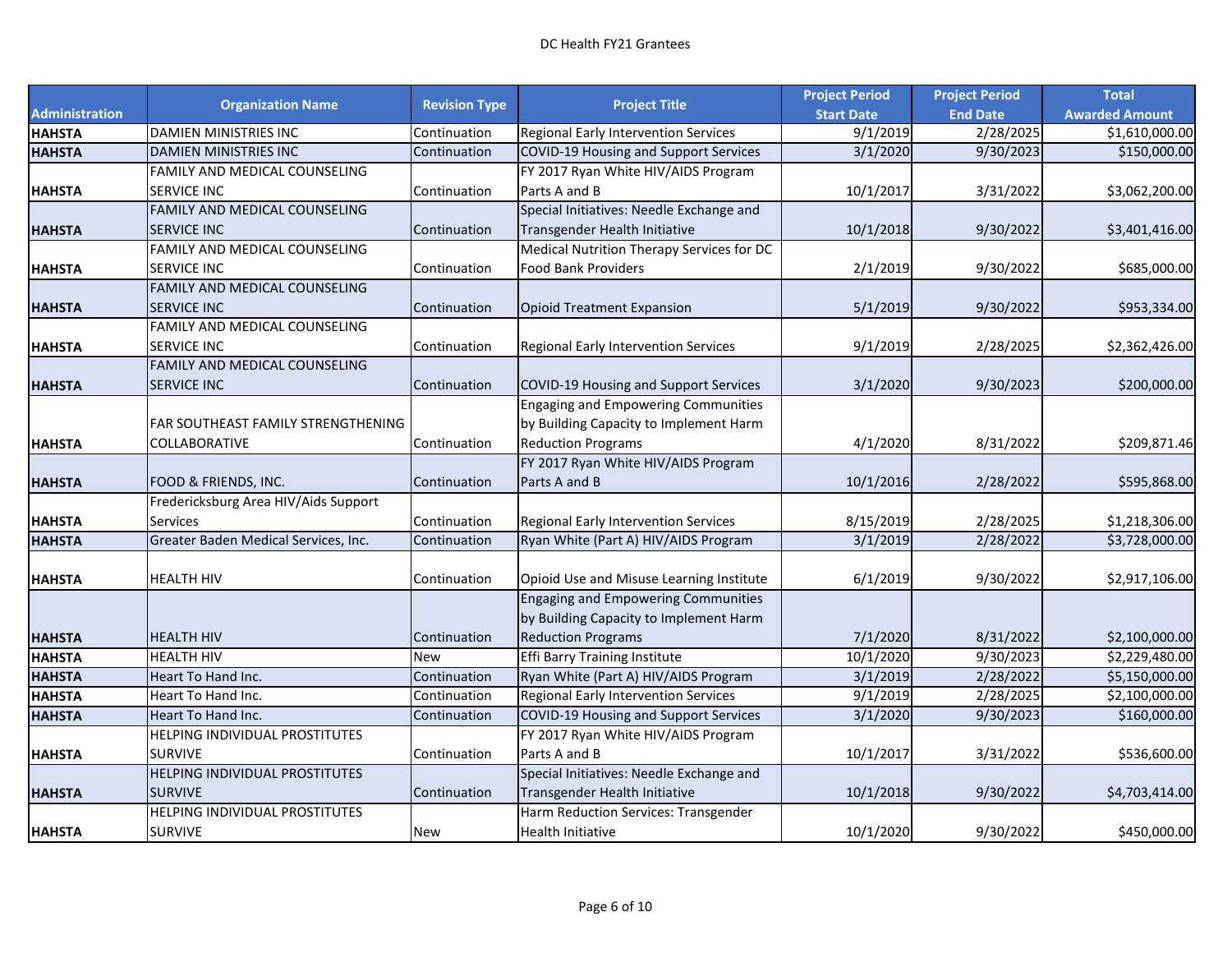|                       |                                        |                      |                                         | <b>Project Period</b> | <b>Project Period</b> | <b>Total</b>          |
|-----------------------|----------------------------------------|----------------------|-----------------------------------------|-----------------------|-----------------------|-----------------------|
| <b>Administration</b> | <b>Organization Name</b>               | <b>Revision Type</b> | <b>Project Title</b>                    | <b>Start Date</b>     | <b>End Date</b>       | <b>Awarded Amount</b> |
|                       |                                        |                      | FY 2017 Ryan White HIV/AIDS Program     |                       |                       |                       |
| <b>HAHSTA</b>         | HOMES FOR HOPE, INC.                   | Continuation         | Parts A and B                           | 10/1/2017             | 3/31/2022             | \$1,303,108.00        |
| <b>HAHSTA</b>         | HOMES FOR HOPE, INC.                   | Continuation         | <b>Housing and Support Services</b>     | 1/15/2020             | 9/30/2023             | \$468,000.00          |
| <b>HAHSTA</b>         | HOMES FOR HOPE, INC.                   | Continuation         | <b>Housing and Support Services</b>     | 1/15/2020             | 9/30/2023             | \$2,470,000.00        |
| <b>HAHSTA</b>         | HOUSING COUNSELING SERVICES INC        | Continuation         | <b>Emergency Financial Assistance</b>   | 3/1/2018              | 2/28/2022             | \$16,847,000.00       |
| <b>HAHSTA</b>         | HOUSING COUNSELING SERVICES INC        | Continuation         | <b>Housing and Support Services</b>     | 1/1/2020              | 9/30/2023             | \$3,000,000.00        |
| <b>HAHSTA</b>         | HOUSING COUNSELING SERVICES INC        | New                  | <b>HIV Housing Support</b>              | 6/1/2021              | 9/30/2021             | \$742,286.00          |
| <b>HAHSTA</b>         | HOUSING COUNSELING SERVICES INC        | <b>New</b>           | Ryan White Part B Supplemental (EFA)    | 8/1/2021              | 9/28/2021             | \$979,000.00          |
| <b>HAHSTA</b>         | Housing Counseling Services, Inc       | Continuation         | FY2014 HIV Housing Assistance Program   | 10/1/2014             | 9/30/2021             | \$20,208,704.00       |
|                       |                                        |                      | FY 2017 Ryan White HIV/AIDS Program     |                       |                       |                       |
| <b>HAHSTA</b>         | <b>HOWARD UNIVERSITY, THE</b>          | Continuation         | Parts A and B                           | 10/1/2017             | 2/28/2022             | \$2,650,000.00        |
|                       |                                        |                      | FY 18 Opioid Treatment Expansion        |                       |                       |                       |
| HAHSTA                | HOWARD UNIVERSITY, THE                 | Continuation         | Initiative                              | 11/1/2017             | 9/30/2022             | \$2,616,534.80        |
| <b>HAHSTA</b>         | <b>Inova Health Care Services</b>      | Continuation         | Regional Early Intervention Services    | 8/15/2019             | 2/28/2025             | \$1,693,632.00        |
|                       |                                        |                      | FY 2017 Ryan White HIV/AIDS Program     |                       |                       |                       |
| HAHSTA                | Institute for Public Health Innovation | Continuation         | Parts A and B                           | 10/1/2017             | 3/31/2022             | \$900,000.00          |
| <b>HAHSTA</b>         | Joseph's House                         | Continuation         | <b>Transitional Housing</b>             | 10/1/2013             | 9/30/2021             | \$3,433,354.00        |
|                       |                                        |                      | FY 2017 Ryan White HIV/AIDS Program     |                       |                       |                       |
| HAHSTA                | JOSEPH'S HOUSE INC                     | Continuation         | Parts A and B                           | 10/1/2017             | 2/28/2022             | \$1,910,234.00        |
|                       |                                        |                      | FY 2017 Ryan White HIV/AIDS Program     |                       |                       |                       |
| HAHSTA                | La Clinica del Pueblo                  | Continuation         | Parts A and B                           | 10/1/2017             | 2/28/2022             | \$4,139,294.00        |
|                       |                                        |                      | FY 2017 Ryan White HIV/AIDS Program     |                       |                       |                       |
| HAHSTA                | La Clinica del Pueblo                  | Continuation         | Parts A and B                           | 10/1/2017             | 3/31/2022             | \$1,350,000.00        |
| <b>HAHSTA</b>         | La Clinica del Pueblo                  | Continuation         | Regional Early Intervention Services    | 8/15/2019             | 2/28/2025             | \$1,500,000.00        |
|                       |                                        |                      | Expansion of Ryan White HIV/AIDS Part A |                       |                       |                       |
| <b>HAHSTA</b>         | La Clinica del Pueblo                  | Continuation         | MAI Youth Reach Program                 | 3/1/2020              | 2/28/2022             | \$800,000.00          |
| <b>HAHSTA</b>         | La Clinica del Pueblo                  | <b>New</b>           | COVID-19 Housing and Support            | 10/1/2020             | 4/30/2021             | \$150,000.00          |
| <b>HAHSTA</b>         | La Clinica del Pueblo                  | <b>New</b>           | FY2021 Ending the HIV Epidemic          | 6/1/2021              | 2/28/2025             | \$200,000.00          |
| <b>HAHSTA</b>         | LATIN AMERICAN YOUTH CENTER, INC.      | Continuation         | Manhood 2.0                             | 5/1/2020              | 9/30/2021             | \$190,000.00          |
| <b>HAHSTA</b>         | Mary Washington Healthcare             | Continuation         | Regional Early Intervention Services    | 9/1/2019              | 2/28/2025             | \$480,000.00          |
|                       | MARY'S CENTER FOR MATERNAL AND         |                      | FY 2017 Ryan White HIV/AIDS Program     |                       |                       |                       |
| <b>HAHSTA</b>         | CHILD CARE, INC.                       | Continuation         | Parts A and B                           | 10/1/2017             | 2/28/2022             | \$141,126.00          |
|                       | MARY'S CENTER FOR MATERNAL AND         |                      | FY 18 Opioid Treatment Expansion        |                       |                       |                       |
| HAHSTA                | CHILD CARE, INC.                       | Continuation         | Initiative                              | 11/1/2017             | 9/30/2022             | \$1,678,128.00        |
|                       | MARY'S CENTER FOR MATERNAL AND         |                      |                                         |                       |                       |                       |
| HAHSTA                | CHILD CARE, INC.                       | Continuation         | <b>Marys Center SBIRT</b>               | 5/1/2019              | 9/30/2021             | \$364,970.00          |
|                       | Mary's Center for Maternal and Child   |                      | FY 2017 Ryan White HIV/AIDS Program     |                       |                       |                       |
| HAHSTA                | Health, Inc.                           | Continuation         | Parts A and B                           | 10/1/2017             | 3/31/2022             | \$1,575,000.00        |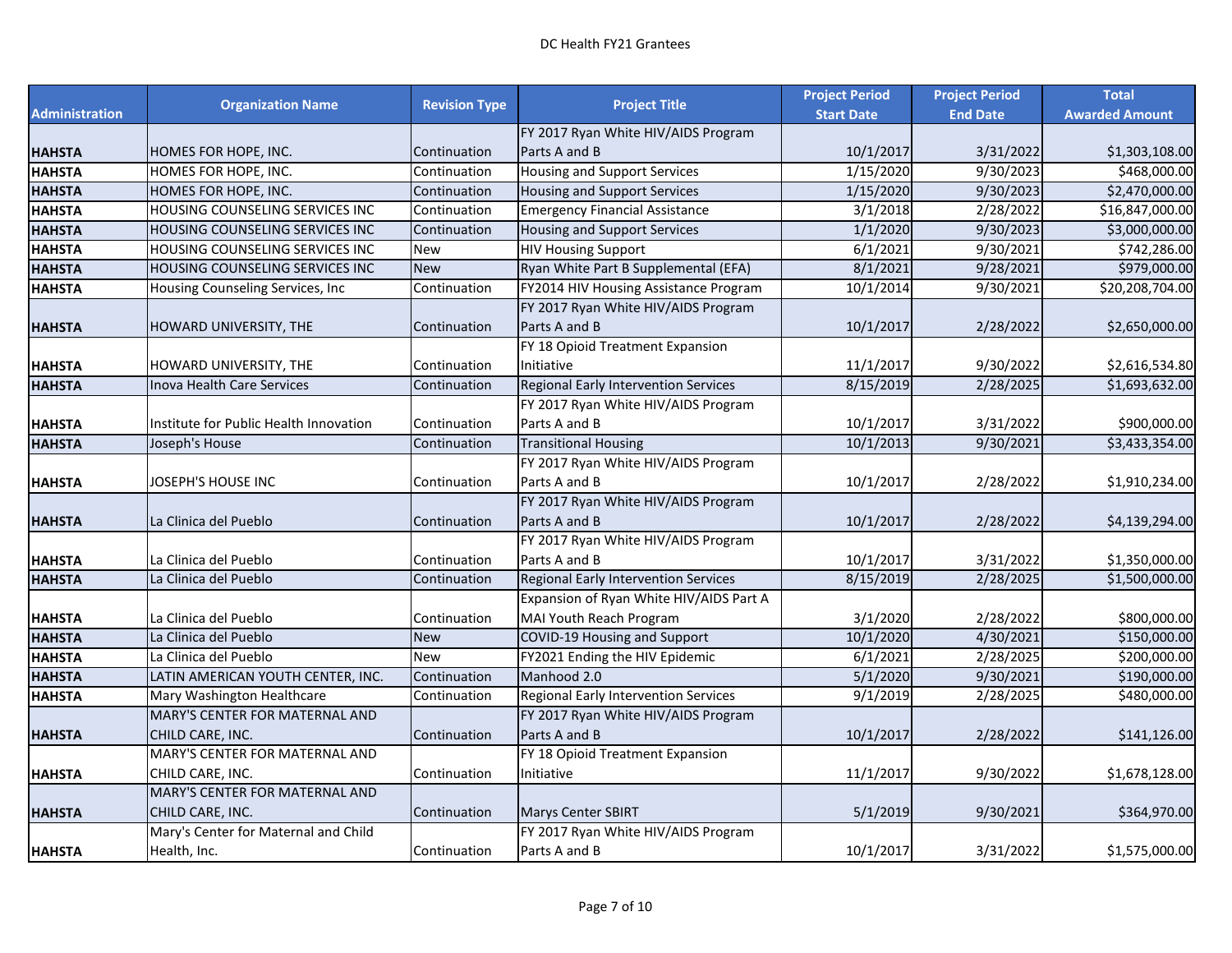|                       |                                                      | <b>Revision Type</b> | <b>Project Title</b>                              | <b>Project Period</b> | <b>Project Period</b> | <b>Total</b>          |
|-----------------------|------------------------------------------------------|----------------------|---------------------------------------------------|-----------------------|-----------------------|-----------------------|
| <b>Administration</b> | <b>Organization Name</b>                             |                      |                                                   | <b>Start Date</b>     | <b>End Date</b>       | <b>Awarded Amount</b> |
| <b>HAHSTA</b>         | Med-IQ, Inc.                                         | <b>New</b>           | <b>Hepatitis Education</b>                        | 4/1/2021              | 4/30/2021             | \$130,000.00          |
|                       |                                                      |                      | MHRI/MWHC Ryan White Parts A and B                |                       |                       |                       |
| <b>HAHSTA</b>         | MedStar Research Health Institute                    | Continuation         | application 2017                                  | 10/1/2017             | 2/28/2022             | \$3,029,834.00        |
|                       |                                                      |                      |                                                   |                       |                       |                       |
| <b>HAHSTA</b>         | METRO DC COMMUNITY CENTER INC, THE Continuation      |                      | Regional Early Intervention Services              | 10/1/2019             | 2/28/2025             | \$1,301,536.00        |
|                       |                                                      |                      | FY 2017 Ryan White HIV/AIDS Program               |                       |                       |                       |
| <b>HAHSTA</b>         | <b>METRO HEALTH INC</b>                              | Continuation         | Parts A and B                                     | 10/1/2017             | 3/31/2022             | \$2,565,000.00        |
|                       |                                                      |                      | Comprehensive Screening, Brief                    |                       |                       |                       |
|                       |                                                      |                      | Intervention, and Referral Treatment              |                       |                       |                       |
|                       |                                                      |                      | (SBIRT) Electronic Health Record                  |                       |                       |                       |
|                       |                                                      |                      | Integration and Delivery, and Technical           |                       |                       |                       |
| <b>HAHSTA</b>         | <b>METRO HEALTH INC</b>                              | Continuation         | Assistance                                        | 6/1/2019              | 9/30/2021             | \$382,634.00          |
| <b>HAHSTA</b>         | <b>METRO HEALTH INC</b>                              | Continuation         | Regional Early Intervention Services              | 8/15/2019             | 2/28/2025             | \$2,210,000.00        |
| <b>HAHSTA</b>         | <b>Montgomery County Maryland</b>                    | Continuation         | Ending the HIV Epidemic                           | 7/15/2020             | 2/28/2025             | \$2,515,748.00        |
| <b>HAHSTA</b>         | National Council for Behavioral Health               | New                  | Polysubstance Capacity Building                   | 5/1/2021              | 9/30/2022             | \$99,998.00           |
| <b>HAHSTA</b>         | Neighborhood Health                                  | Continuation         | Regional Early Intervention Services              | 9/1/2019              | 2/28/2025             | \$1,800,000.00        |
| <b>HAHSTA</b>         | Neighborhood Health                                  | Continuation         | VA MAI Youth Reach                                | 10/1/2019             | 2/28/2022             | \$1,942,206.00        |
|                       | NORTHERN VIRGINIA REGIONAL                           |                      |                                                   |                       |                       |                       |
| <b>HAHSTA</b>         | <b>COMMISSION</b>                                    | Continuation         | Housing and Support Services (NVRC)               | 10/1/2019             | 9/30/2022             | \$15,683,999.50       |
|                       | NOT-FOR-PROFIT HOSPITAL CORP (United                 |                      |                                                   |                       |                       |                       |
| <b>HAHSTA</b>         | <b>Medical Center)</b>                               | Continuation         | Regional Early Intervention Services              | 8/15/2019             | 2/28/2025             | \$732,054.00          |
| <b>HAHSTA</b>         | NovaSalud, Inc.                                      | Continuation         | Regional Early Intervention Services              | 9/1/2019              | 2/28/2025             | \$1,572,430.00        |
|                       |                                                      |                      |                                                   |                       |                       |                       |
| <b>HAHSTA</b>         | Prince Georges County Health Department Continuation |                      | Ending the HIV Epidemic                           | 7/1/2020              | 2/28/2025             | \$2,672,670.00        |
|                       |                                                      |                      |                                                   |                       |                       |                       |
|                       | SAMARITAN MINISTRY OF GREATER                        |                      | <b>Burial Assistance for District of Columbia</b> |                       |                       |                       |
| <b>HAHSTA</b>         | <b>WASHINGTON</b>                                    | <b>New</b>           | Residents Who Succumb to AIDS                     | 10/1/2020             | 9/30/2021             | \$160,000.00          |
| <b>HAHSTA</b>         | SASHA BRUCE YOUTHWORK INC                            | Continuation         | <b>COVID-19 Housing and Support Services</b>      | 3/1/2020              | 9/30/2023             | \$100,000.00          |
|                       | SEXUAL MINORITY YOUTH ASSISTANCE                     |                      |                                                   |                       |                       |                       |
| <b>HAHSTA</b>         | LEAGUE (SMYAL), INC.                                 | <b>New</b>           | PrEP and Housing                                  | 6/28/2021             | 7/29/2022             | \$1,008,966.00        |
|                       | SHENANDOAH VALLEY MEDICAL SYSTEM,                    |                      |                                                   |                       |                       |                       |
| <b>HAHSTA</b>         | <b>INCORPORATED</b>                                  | Continuation         | Ryan White HIV AIDS Program                       | 3/1/2018              | 2/28/2022             | \$3,350,682.00        |
| <b>HAHSTA</b>         | <b>SLK Health Services Corporation</b>               | Continuation         | Regional Early Intervention Services              | 9/1/2019              | 2/28/2025             | \$1,200,000.00        |
| <b>HAHSTA</b>         | <b>SLK Health Services Corporation</b>               | Continuation         | <b>COVID-19 Housing and Support Services</b>      | 3/1/2020              | 9/30/2023             | \$100,000.00          |
|                       | Southern Maryland Tri-County Community               |                      |                                                   |                       |                       |                       |
| <b>HAHSTA</b>         | Action Committee, Inc.                               | Continuation         | Housing and Support Services (SM)                 | 10/1/2019             | 9/30/2022             | \$760,000.00          |
|                       |                                                      |                      | FY 2017 Ryan White HIV/AIDS Program               |                       |                       |                       |
| <b>HAHSTA</b>         | The Howard University                                | Continuation         | Parts A and B                                     | 10/1/2017             | 3/31/2022             | \$3,543,700.00        |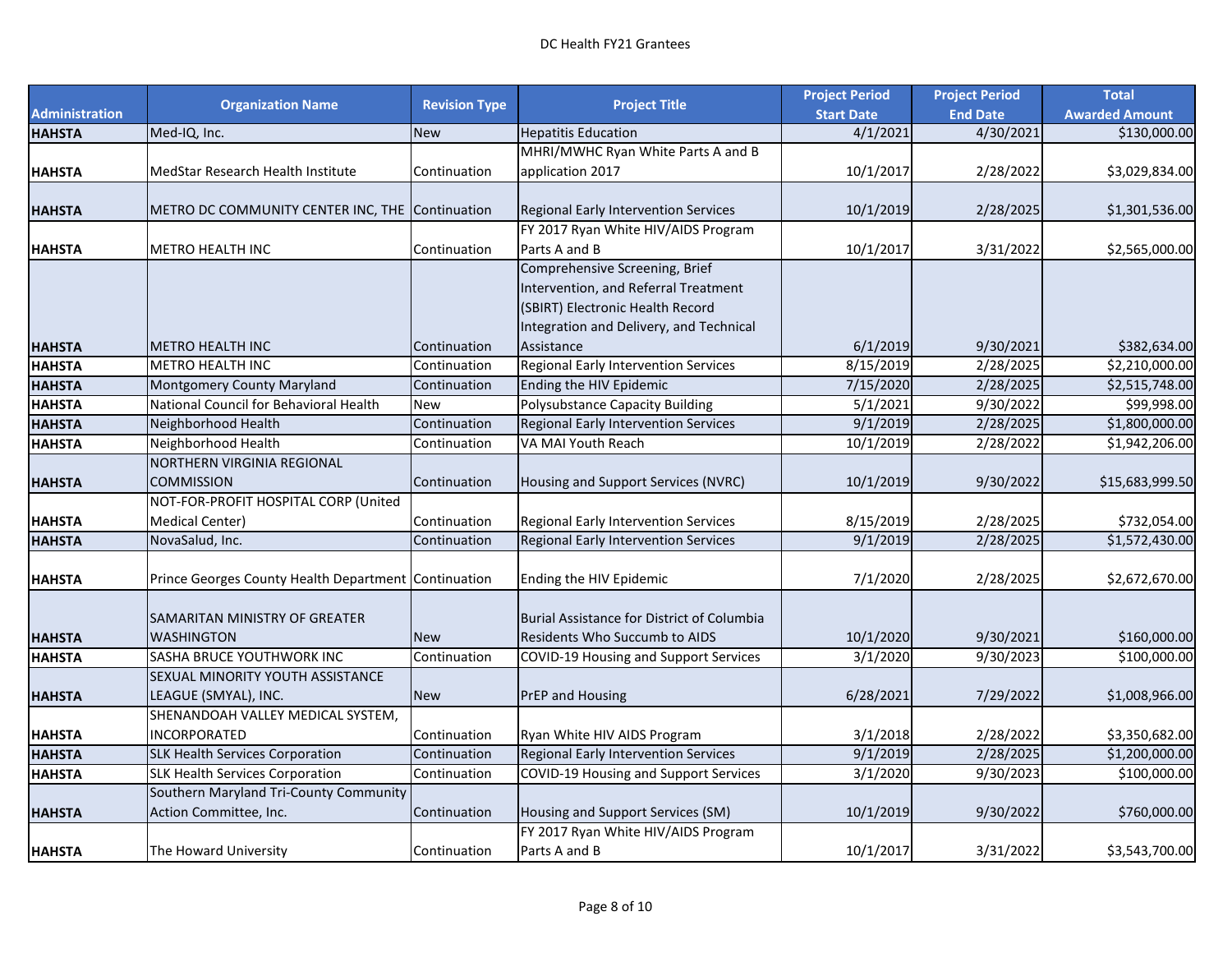|                       | <b>Organization Name</b>                  | <b>Revision Type</b> | <b>Project Title</b>                         | <b>Project Period</b> | <b>Project Period</b> | <b>Total</b>          |
|-----------------------|-------------------------------------------|----------------------|----------------------------------------------|-----------------------|-----------------------|-----------------------|
| <b>Administration</b> |                                           |                      |                                              | <b>Start Date</b>     | <b>End Date</b>       | <b>Awarded Amount</b> |
| <b>HAHSTA</b>         | The Young Women's Project                 | Continuation         | Sexual Health Peer Education                 | 12/15/2019            | 9/30/2024             | \$854,000.00          |
|                       |                                           |                      | Innovative Approaches to Pregnancy           |                       |                       |                       |
| <b>HAHSTA</b>         | The Young Women's Project                 | Continuation         | Prevention                                   | 4/1/2020              | 9/30/2021             | \$190,000.00          |
|                       |                                           |                      | FY 2017 Ryan White HIV/AIDS Program          |                       |                       |                       |
| <b>HAHSTA</b>         | <b>United Medical Center</b>              | Continuation         | Parts A and B                                | 10/1/2017             | 2/28/2022             | \$1,574,984.00        |
|                       |                                           |                      | FY 2017 Ryan White HIV/AIDS Program          |                       |                       |                       |
| <b>HAHSTA</b>         | United Medical Center                     | Continuation         | Parts A and B                                | 10/1/2017             | 3/31/2022             | \$951,030.60          |
|                       |                                           |                      | FY2017 Unity Health Care Ryan White          |                       |                       |                       |
|                       |                                           |                      | HIV/AIDS Medical Case Management             |                       |                       |                       |
| <b>HAHSTA</b>         | UNITY HEALTH CARE, INC.                   | Continuation         | Program                                      | 10/1/2017             | 3/31/2022             | \$3,168,480.00        |
|                       |                                           |                      | FY 18 Opioid Treatment Expansion             |                       |                       |                       |
| <b>HAHSTA</b>         | UNITY HEALTH CARE, INC.                   | Continuation         | Initiative                                   | 11/1/2017             | 9/30/2022             | \$1,572,134.00        |
|                       |                                           |                      | FY 2017 Ryan White HIV/AIDS Program          |                       |                       |                       |
| <b>HAHSTA</b>         | US HELPING US-PEOPLE INTO LIVING, INC     | Continuation         | Parts A and B                                | 10/1/2017             | 3/31/2022             | \$2,616,198.00        |
|                       |                                           |                      |                                              |                       |                       |                       |
| <b>HAHSTA</b>         | US HELPING US-PEOPLE INTO LIVING, INC     | Continuation         | UHU-SBIRT Implementation Project             | 8/1/2019              | 9/30/2021             | \$337,500.00          |
|                       |                                           |                      | The Suburban Maryland Project (The Burb      |                       |                       |                       |
| <b>HAHSTA</b>         | US HELPING US-PEOPLE INTO LIVING, INC     | Continuation         | Project)                                     | 8/15/2019             | 2/28/2025             | \$2,210,000.00        |
|                       |                                           |                      |                                              |                       |                       |                       |
| <b>HAHSTA</b>         | US HELPING US-PEOPLE INTO LIVING, INC     | Continuation         | <b>MAI YOUTH REACH</b>                       | 4/1/2020              | 2/28/2021             | \$450,000.00          |
|                       |                                           |                      | Special Initiatives: Needle Exchange and     |                       |                       |                       |
| <b>HAHSTA</b>         | US HELPING US-PEOPLE INTO LIVING, INC     | Continuation         | Transgender Health Initiative                | 4/15/2020             | 9/30/2021             | \$839,320.00          |
|                       |                                           |                      |                                              |                       |                       |                       |
| <b>HAHSTA</b>         | US HELPING US-PEOPLE INTO LIVING, INC     | Continuation         | <b>COVID-19 Housing and Support Services</b> | 3/1/2020              | 9/30/2023             | \$300,000.00          |
| <b>HAHSTA</b>         | VHO, Inc                                  | Continuation         | <b>CARES Act COVID-19 Funding Response</b>   | 6/1/2020              | 3/31/2021             | \$42,430.00           |
| <b>HAHSTA</b>         | <b>WANDA ALSTON FOUNDATION</b>            | <b>New</b>           | COVID-19 Housing and Support                 | 10/1/2020             | 3/31/2021             | \$100,000.00          |
| <b>HAHSTA</b>         | Washington Health Institute               | Continuation         | Washington Health Institute                  | $\overline{5/1/2019}$ | 2/28/2022             | \$570,000.00          |
| <b>HAHSTA</b>         | Washington Health Institute               | Continuation         | Regional Early Intervention Services         | 9/1/2019              | $\frac{2}{228}/2025$  | \$2,010,000.00        |
| <b>HAHSTA</b>         | Washington Health Institute               | <b>New</b>           | FY2021 Ending the HIV Epidemic               | 6/1/2021              | 2/28/2025             | \$200,000.00          |
|                       | <b>WASHINGTON REGIONAL ASSOCIATION OF</b> |                      |                                              |                       |                       |                       |
| <b>HAHSTA</b>         | <b>GRANTMAKERS</b>                        | <b>New</b>           | The Catalyst Project                         | 9/1/2021              | 7/29/2022             | \$99,800.00           |
| <b>HAHSTA</b>         | WHITMAN-WALKER CLINIC, INC.               | Continuation         | Regional Early Intervention Services         | 8/15/2019             | 2/28/2025             | \$4,500,000.00        |
| <b>HAHSTA</b>         | WHITMAN-WALKER CLINIC, INC.               | <b>New</b>           | FY2021 Ending the HIV Epidemic               | 6/1/2021              | 2/28/2025             | \$192,728.00          |
|                       | WHITMAN-WALKER CLINIC, INC. DBA           |                      | FY 2017 Ryan White HIV/AIDS Program          |                       |                       |                       |
| <b>HAHSTA</b>         | Whitman-Walker Health                     | Continuation         | Parts A and B                                | 10/1/2017             | 2/28/2022             | \$10,761,183.20       |
|                       | WHITMAN-WALKER CLINIC, INC. DBA           |                      | FY 18 Opioid Treatment Expansion             |                       |                       |                       |
| <b>HAHSTA</b>         | Whitman-Walker Health                     | Continuation         | Initiative                                   | 11/1/2017             | 9/30/2022             | \$2,448,134.00        |